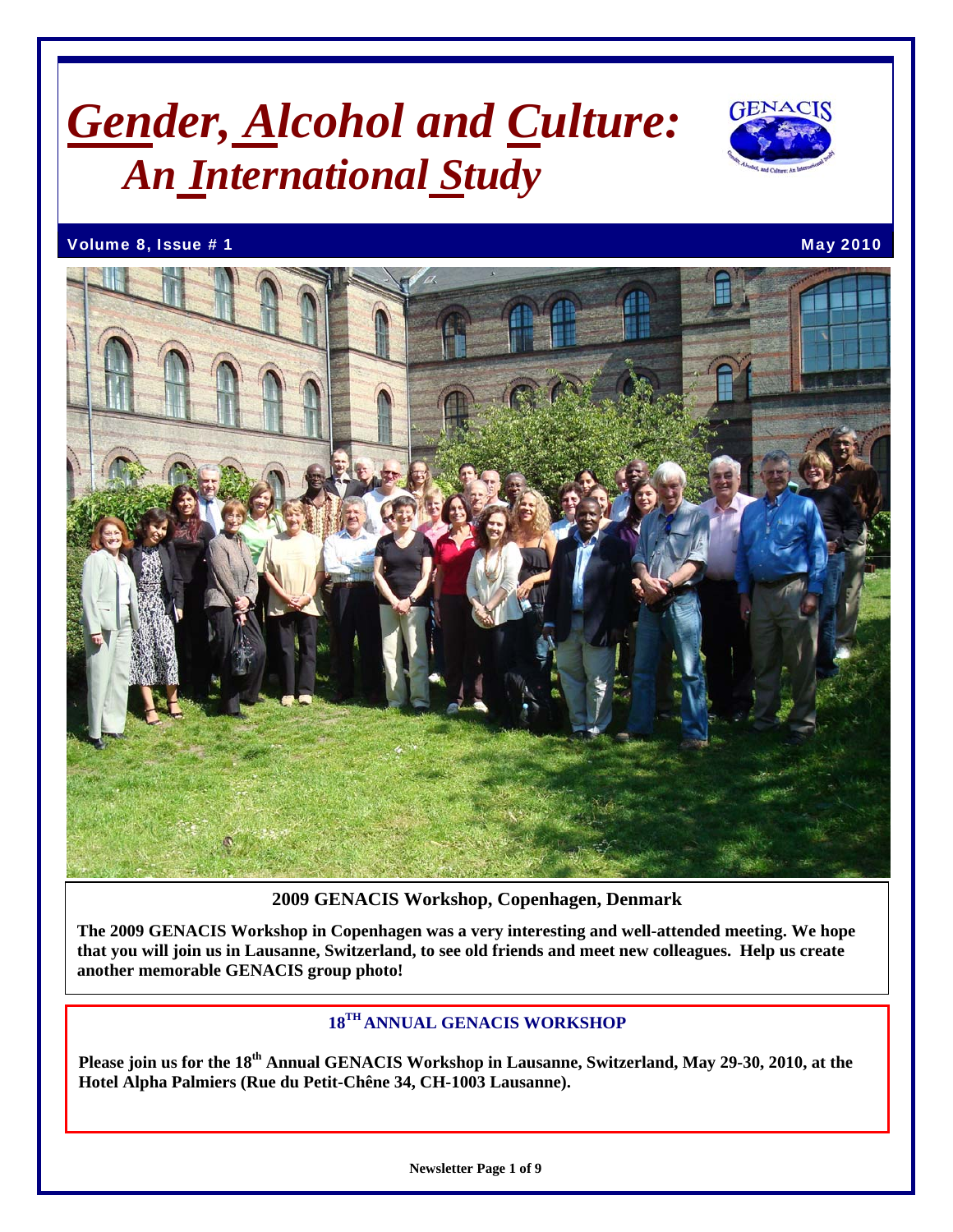

### **In Memory of Martin Plant 1946 -2010**

**We were all saddened to learn of Martin Plant's passing on March 16, 2010. His memorial service was on March 25. At the suggestion of his loving wife Moira, many GENACIS members and friends met in outdoor settings to remember Martin at the exact time of his service in Bristol, UK.** 

**Moira asked that there not be a KBS memorial for Martin until next year at the 2011 KBS meeting in Melbourne, Australia. Her wishes are being respected. However, informally several GENACIS members have expressed the desire to take a few minutes at the GENACIS workshop in Lausanne to share memories of Martin and send warm thoughts and love to Moira in Bristol. If you would like to share memories or photographs of Martin, please bring them with you or send them to Arlinda Kristjanson at [akristja@medicine.nodak.edu](mailto:akristja@medicine.nodak.edu) . We will include them in a PowerPoint presentation and give the pictures and messages to Moira and Emma, their daughter.** 



" Alcohol Epidemiology and Evidence - based Policy : Translating **Research into Effective Prevention, Treatment and Policy"** 



## **KBS Thematic Meeting to be held in Kampala, Uganda**

**We are proud and excited that GENACIS members Nazarius M. Tumwesigye, Rogers Kasirye, and their colleagues at Makerere University School of Public Health have organized a KBS Thematic Meeting on alcohol epidemiology and policy to be held November 15-18, 2010. The meeting will be held at the Munyonyo Commonwealth Resort, on the shores of Lake Victoria near Kampala. The meeting will be the first-ever inter-continental alcohol research conference held in Sub-Saharan Africa.** 

**The program will include opening remarks by the Prime Minister of Uganda, Apolo Nsibambi, and invited presentations by Thomas Babor and Isidore Obot. GENACIS is a co-sponsor of the meeting, and members of the GENACIS R01 Consortium (Sharon Wilsnack, Kim Bloomfield, Gerhard Gmel, Kathryn Graham, Thomas Greenfield, Robin Room, and Richard Wilsnack) will present several papers in a November 17 plenary session. The deadline for abstracts is July 15. Information on registration, accommodations, and tourist information can be found at: [http://kbsthematic2010.musph.ac.ug](http://kbsthematic2010.musph.ac.ug/)** 

**You may want to consider spending a few extra days in Uganda to see the mountain gorillas or to go whitewater rafting on the Nile. There are many other tours available, including a three-day visit to Queen Elizabeth National Park.**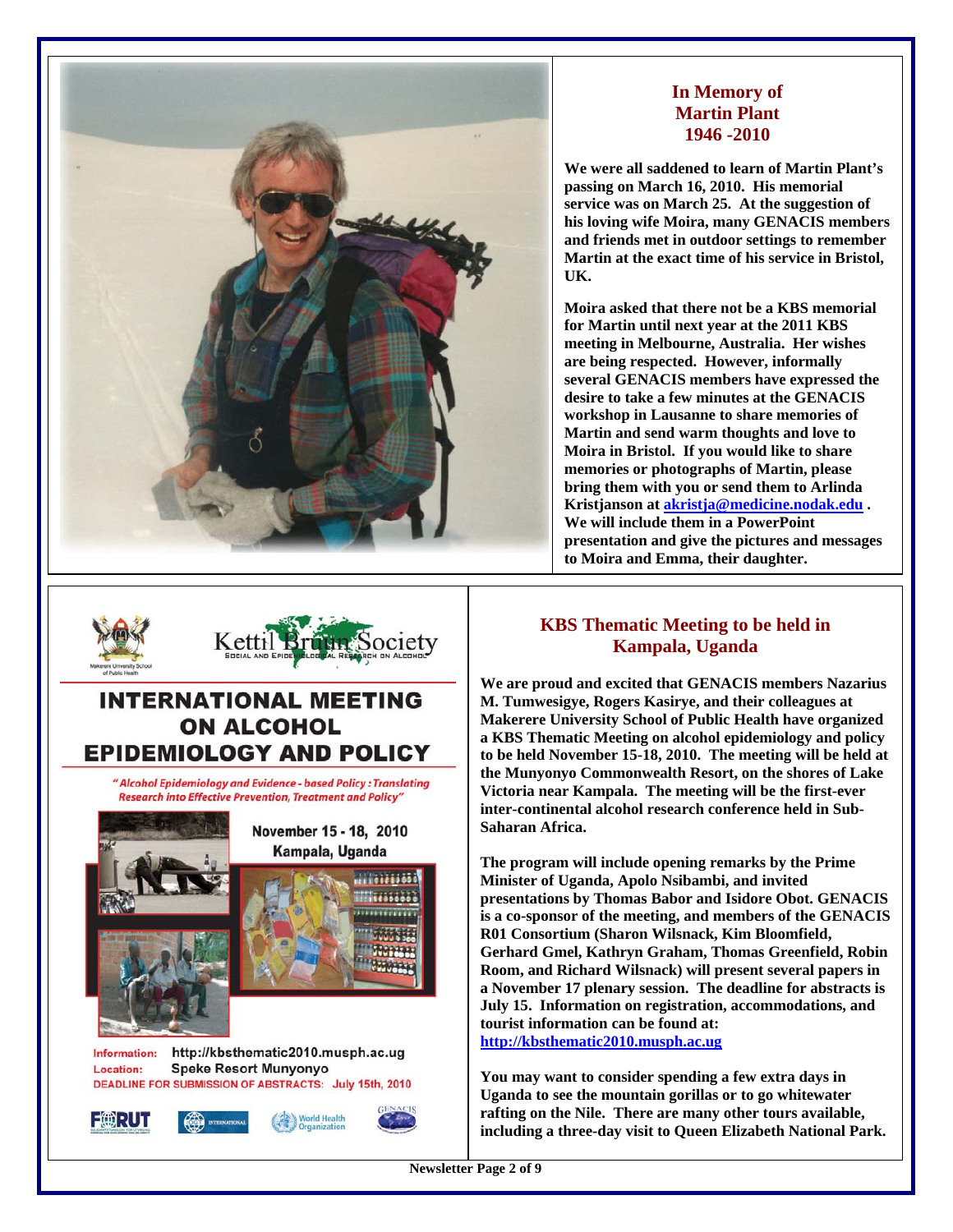#### **KBS PAPERS BY GENACIS MEMBERS**

GENACIS members and friends will present a number of papers at KBS 2010. This list gives the titles and presentation times for papers authored or co-authored by GENACIS members and friends (bold type). Many of these papers use GENACIS data.

#### **Monday, 31 May 2010**

### **11:30 – 13:00**

#### Track A1 - Bambou

Environmental risk factors associated with barroom "hotspots." **Kathryn Graham**, **Sharon Bernards**, D. Wayne Osgood, Samantha Wells

The Alcohol and Assault Comparative Research Project: Availability and assault in Ireland and the United States. Robert Nash Parker, **Ann Hope**, Norman Giesbrecht

#### Track B - Matterhorn

Do motives predict drinking or does drinking predict motives? A crossed-lagged longitudinal structural equation model of drinking motives and adolescent alcohol use. Karen Schelleman- Offermans**, Ronald Knibbe**, Emmanuel Kuntsche

#### Track C2 - Monte Rosa

Prevention alcohol policies and unplanned determinants related to alcohol consumption changes in Europe (1960s-2000s). **Allaman Allamani**, Irmgard Eisenbach-Stangl, Zsuzsanna Elekes, **Gerhard Gmel**, Beatrice Annaheim, Toni Gual

#### Track D - Eiger

Alcohol screening in older males: Population-based survey in metropolitan São Paulo, Brazil. Janaina B. Oliveira, Jair L.F. Santos**, Florence Kerr-Corrêa**, **Maria C.P. Lima**

Senior drug dependents in Germany: Review of their life situation. **Irmgard Vogt**

Alcohol and generations: Italian and Finnish drinking culture as a paradigm of drinking changes. **Franca Beccaria**, Sara Rolando, Christoffer Tigerstedt, Jukka Törrönen, Franco Prina

Alcohol related mortality and morbidity among elderly Finnish population. A growing alcohol problem? **Salme Ahlström**, **Pia Mäkelä**

#### **14:30 – 16:00**

#### Track A1 - Monte Rosa

A multi-country study of variation in the relationship between alcohol consumption and alcohol-related problems: Results from the GENACIS Project. **Jason Bond, Thomas Greenfield** 

Adverse consequences of drinking: A country-level analysis. **Giora Rahav**

Perceptions of addictions in relation to other societal problems in Canada, Sweden, Finland and Russia. Kari Holma**, Kirsimarja Raitasalo**, John Cunningham, Jan Blomqvist, Irina Pervova, Anja Koski-Jännes

#### Track D - Bambou

Alcohol outlet density, levels of drinking and alcohol-related harm in New Zealand: A national study. **Jenny Connor, Kypros Kypri**, Melanie Bell, Kimberly Cousins

#### **Monday** (continued) **16:30 – 18:00**

#### Track A1 - Monte Rosa

Tobacco and alcohol consumption during pregnancy. Survey and a third biomark. **Raquel Magri**, Monica Suarez, Hugo Miguez, Joseph Jones, Rosemarie Rios, Hector Suarez

#### Track C2 - Matterhorn

"Please drink responsibly"- A comparison of social drinking indicators and low-risk drinking guidelines. Norman Giesbrecht, Samantha Cukier, **Thomas K. Greenfield** 

The basis for Canada's new low risk drinking guidelines: A relative risk approach to estimating hazardous levels of patterns of alcohol use. Tim Stockwell, Peter Butt, Doug Beirness, Louis Glickman, **Florence Kellne**r, Catherine Paradis

#### Track D - Eiger

Attitudes to drinking among abstainers, frequent and heavy episodic drinkers: findings from the Australian GENACIS study. **Sharon Matthews**, **Paul Dietze**, **Robin Room**, Damien Jolley, Tanya Chikritzhs

#### **Tuesday, 1 June 2010**

#### **9:00 – 10:30**

Plenary - Bambou Has the boozing Finn been tamed? Changes in the relationship between drinking, intoxication and alcoholrelated harm in Finland in the past 40 years. **Pia Mäkelä** 

#### **10:30 – 12:00**

#### Track A2 - Eiger

Gender, alcohol and psychotropics in the Swedish media: A discourse analysis of newspaper debate from the 21st century. **Alexandra Bogren**

#### Track B - Matterhorn

Prevalence of hazardous alcohol use (binge drinking) among high school students of a Brazilian town. Daniel Costa, **Maria Christina Lima, José Manoel Bertolote, Florence Kerr-Corrêa** 

Changes in hospital admissions for alcoholic intoxications after restricting hours of off-premise sales in the canton of Geneva, Switzerland. **Matthias Wicki, Gerhard Gmel**

#### Track C1 - Monte Rosa

Collaboration between addiction treatment and child welfare fields: A Canadian context. **Laurie Drabble, Nancy Poole**

#### **13:30 – 15:00**

#### Track A1 - Matterhorn

Per capita alcohol consumption and IHD mortality in a panel of US states from 1950 to 2002. William Kerr, **Yu Ye**, Meenakshi Subbaraman

#### Track C2 - Monte Rosa

The intricate of alcohol marketing in a developing world: A case for Uganda**. Kasirye Rogers** 

**Newsletter Page 3 of 9**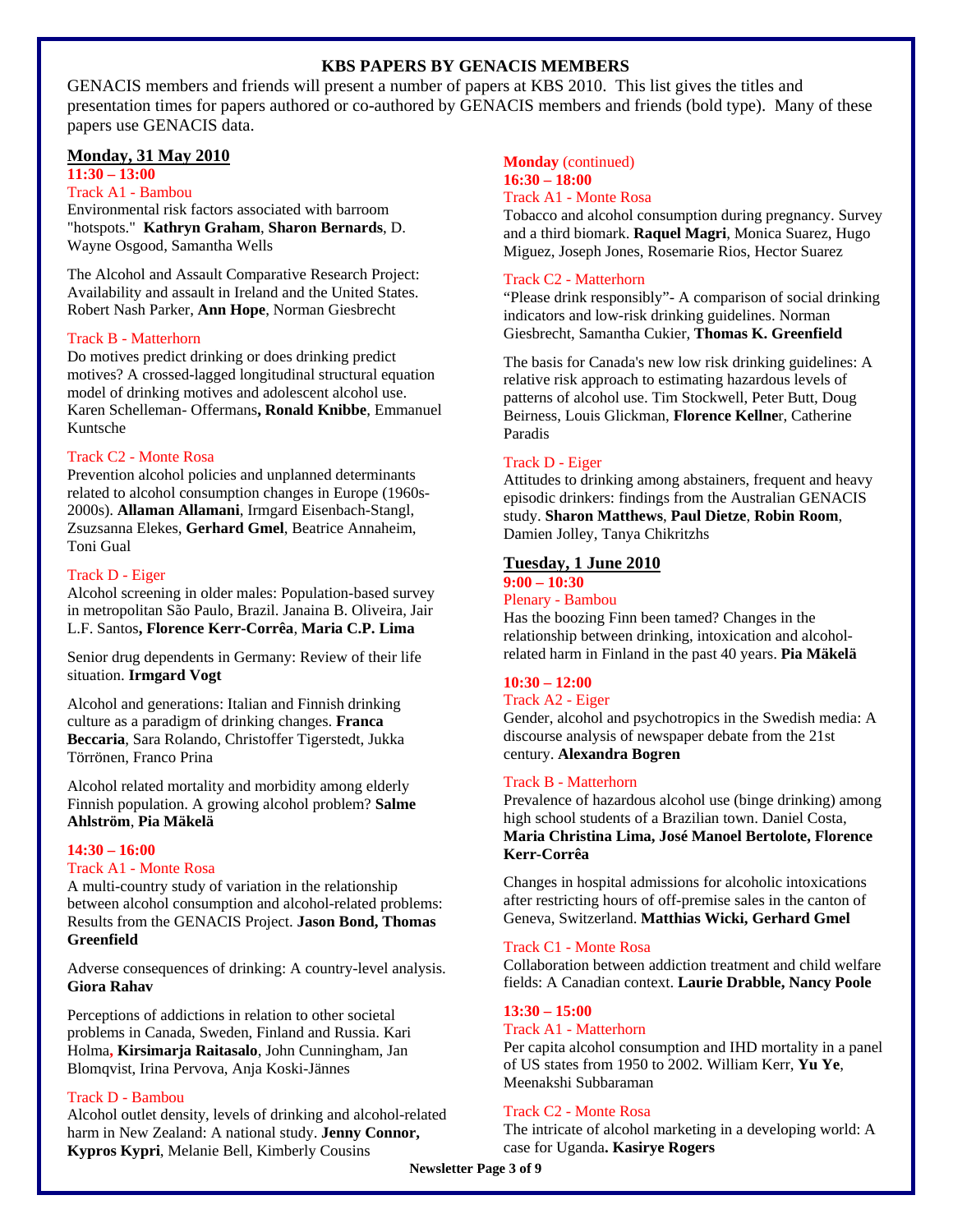#### **Tuesday** (continued) **15:30 – 17:00**  Track B - Matterhorn

Co-occuring substance use: An analysis of risk profiles among university students. **Sylvia Kairouz, Louise Nadeau**, Tsevelina Mihaylova, Marc-Antoine Côté-Marcil

#### Track C2 - Monte Rosa

Did recent tobacco control efforts in Germany have an effect on smoking behaviour? Stephanie Müller, Daniela Piontek, **Ludwig Kraus**, Alexander Pabst

#### Track D - Eiger

Alcohol consumption and social inequality at individual and country level: Results from the GENACIS study. **Ulrike Grittner, Sandra Kuntsche, Kim Bloomfield** 

#### **Wednesday, 2 June 2010**

### **8:30 – 10:00**

#### Track A1 - Matterhorn

CSA severity as a potential factor in heightened risk for hazardous drinking: A comparison of lesbian and heterosexual women. **Tonda Hughes, Sharon Wilsnack, Arlinda Kristjanson**

A cross-national comparison of sexual victimization, alcohol consumption and partner aggression. **Akanidomo Ibanga, Sharon Wilsnack, Sharon Bernards, Kathryn Graham, Myriam Munné** 

#### Track D - Bambou

Alcohol harms, pressures to drink less and considering seeking help: A cross-national multilevel GENACIS analysis. **Thomas K. Greenfield, Jason Bond, Ronald Knibbe, Robin Room**, **Hildigunnur Ólafsdóttir, Madhabika B. Nayak, Sarah C. M. Roberts** 

Patterns of informal pressure to drink less or more: A crossnational comparison. **Robin Room**, **Thomas Greenfield, Jason Bond,** Jason Ferris, **Marja Holmila**

Who suggests drinking less? Demographic and national differences in informal social controls on drinking**. Paul Dietze, Robin Room**, Jason Ferris

#### **10:30 – 12:00**

#### Track A2 - Bambou

Cluster effects in alcohol consumption models. **Nazarius Mbona Tumwesigye**

How do drinkers rationalize and control their drinking? Petri Huhtanen, **Kirsimarja Raitasalo**

#### **Wednesday** (continued) **10:30 – 12:00**  Track B - Monte Rosa

Enforcement of regional bans on tobacco sales to minors in Switzerland - Example of missed opportunity? **Hervé Keundig** 

#### **Thursday, 3 June 2010**

## **8:30 – 10:00**

#### Plenary - Bambou

Early onset of heavy episodic drinking and elevated risks of psycho-social problems in young adulthood. **Ingeborg Rossow**, Paul Lemmens, Emmanuel Kuntsche

#### **10:30 – 12:00**

#### Track A1 - Matterhorn

Gateway revisited - Testing the effects of antecedent cannabis use on tobacco and risky alcohol use in Danish Longitudinal Study. **Matthias Wicki, Kim Bloomfield, Gerhard Gmel** 

#### Track B - Bambou

Invisible victims or competent agents: Opinions and ways of coping among children of problem drinking parents. **Marja Holmila**, Maritta Itäpuisto, Minna Ilva

#### Track D - Monte Rosa

Utilization of alcohol use disorders identification test (AUDIT) among Chinese populations: A literature review**. Qing Li,** Xiaoming Li, Xinguang Chen, Bonita Stanton

Relationship of age and gender with alcohol use disorders and high risk drinking patterns in the developed and developing countries: A neglected issue? Prasantha De Silva, **Thomas K. Greenfield**

Public policy and alcohol in Sri Lanka: Rhetoric and reality. **Siri Hettige** 

#### **13:30 – 15:00**

#### Track D - Bambou

Drinking cultures and social occasions: Alcohol harms in the context of major public holidays, sporting and cultural events. Belinda Lloyd, Michael Livingston, **Sharon Matthews**

#### **15:30 – 17:00**

#### Track A2 - Bambou

Missed and misclassification - 30 day versus 12-month alcohol consumption measures: Results from the 2005 US National Alcohol Survey. Lorraine Midanik, **Yu Ye, Thomas Greenfield**, William Kerr

#### Track D - Monte Rosa

Internet gambling and alcohol use among university students: The case of poker players. Tsvetelina Mihaylova, **Sylvia Kairouz**

Co-occuring drinking and gambling practices in the population of undergraduate university students. **Louise Nadeau, Sylvia Kairouz**, Tsvetelina Mihaylova, Marc-Antoine Côté-Marcil

#### **Friday, 4 June 2010**

#### **10:00 - 11:00** Plenary - Bambou

Does simply answering questions on drinking behaviour introduce bias in trials? A systematic review. Jim McCambridge, **Kypros Kypri**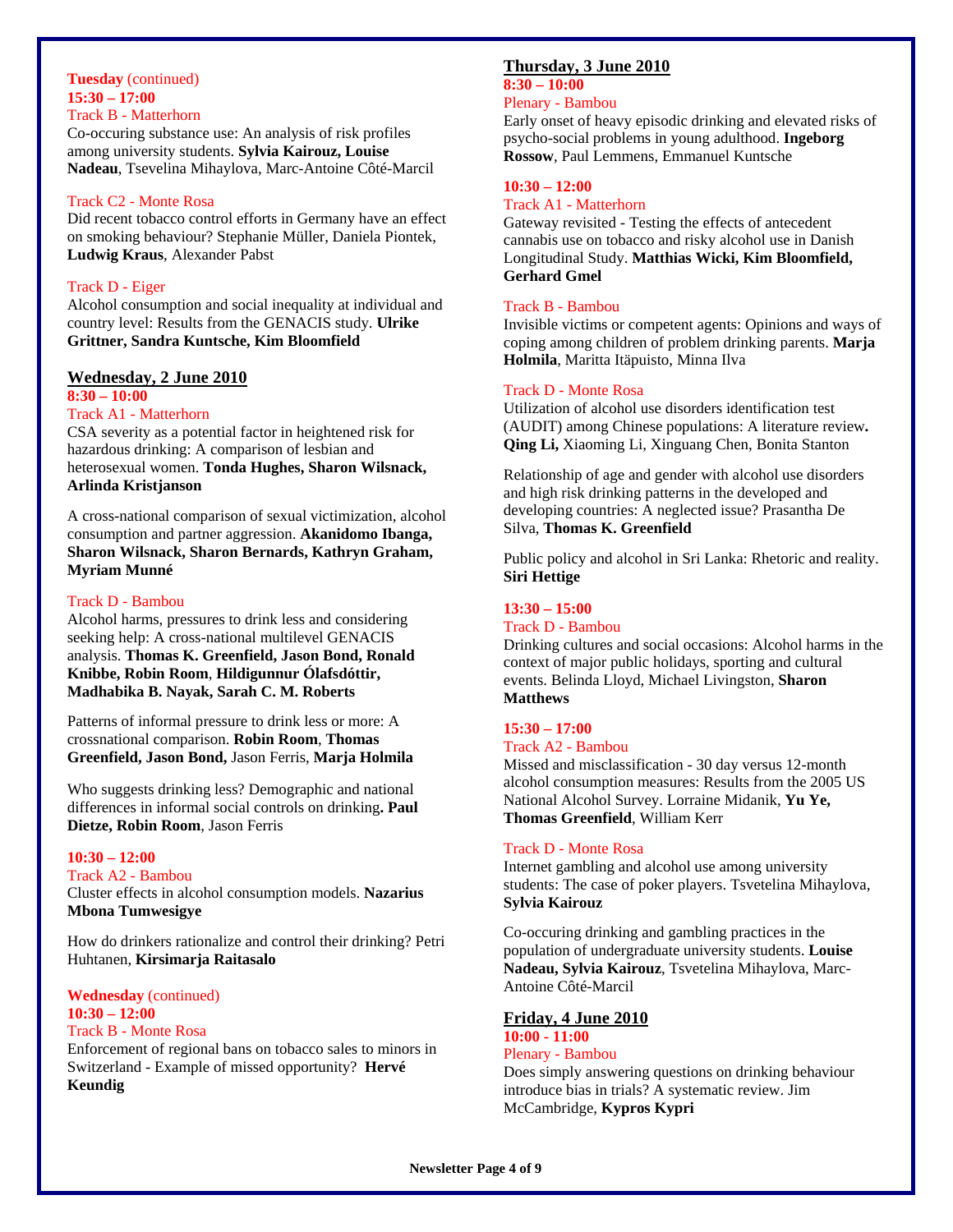# **KBS 2010 - Lausanne**

## **Hotel Alpha-Palmiers Meeting Rooms Planner**

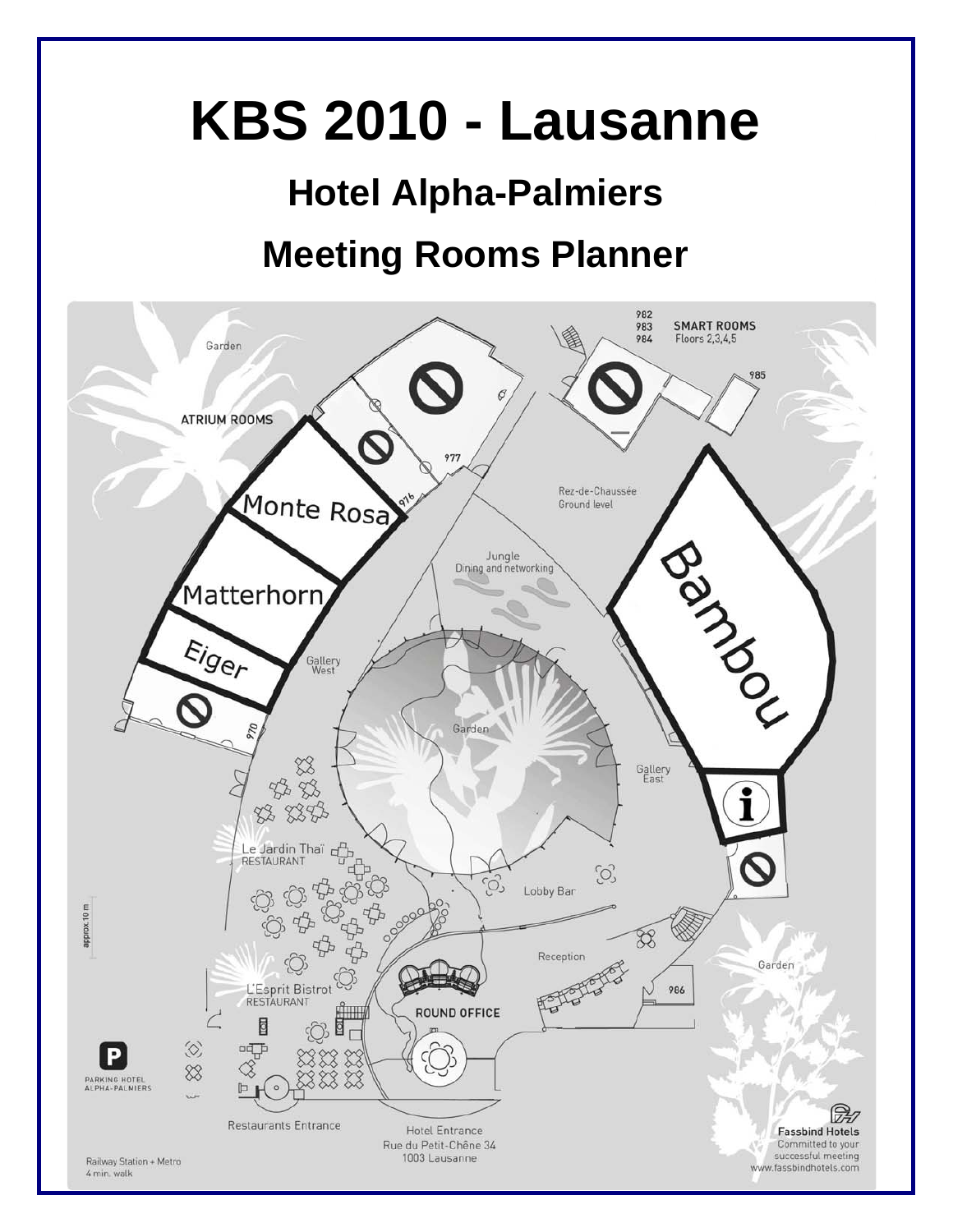

## **2010 GENACIS Workshop Lausanne, Switzerland**

## **Preliminary Agenda**

| Saturday, May 29 - Hotel Alpha Palmiers (Matterhorn Meeting Room)<br>Rue du Petit-Chêne 34, CH-1003 Lausanne |                                                                                                                                                                                                                                                                                               |
|--------------------------------------------------------------------------------------------------------------|-----------------------------------------------------------------------------------------------------------------------------------------------------------------------------------------------------------------------------------------------------------------------------------------------|
| $09:00 - 10:30$                                                                                              | <b>Plenary 1</b><br>Welcome and introductions (Sharon Wilsnack)<br>GENACIS database update (Sandra Kuntsche, Gerhard Gmel)<br>PAHO/GENACIS Valencia Project (Maristela Monteiro)<br>Tribute to Martin Plant: GENACIS remembers Martin                                                         |
| $10:30 - 11:00$                                                                                              | <b>Coffee break</b>                                                                                                                                                                                                                                                                           |
| $11:00 - 12:30$                                                                                              | <b>Plenary 2: GENACIS Produces</b><br>Recent GENACIS publications (Sharon Wilsnack)<br>Recommended aggregate-level variables (Matthias Wicki & Ulrike Grittner)<br>Problem consequences by gender and country (Kathryn Graham)<br>Use of GENACIS data by outside organizations (Gerhard Gmel) |
| $12:30 - 14:00$                                                                                              | <b>Lunch break</b>                                                                                                                                                                                                                                                                            |
| $14:00 - 14:45$                                                                                              | <b>Plenary 3:</b><br>WHO Global Alcohol Strategy (Maristela Monteiro)                                                                                                                                                                                                                         |
| $14:45 - 15:30$                                                                                              | <b>Paper Groups</b><br>"Challenges and rewards" paper group (2009 presenters & Isidore Obot)<br>Informal social control/Drinking contexts (Robin Room/Tom Greenfield)<br>Predicting aggregate-level alcohol problems (Giora Rahav et al.)                                                     |
| $15:30 - 16:00$                                                                                              | <b>Coffee break</b>                                                                                                                                                                                                                                                                           |
| $16:00 - 17:30$                                                                                              | <b>Paper Groups</b><br>(continued)                                                                                                                                                                                                                                                            |
| 19:00                                                                                                        | <b>GENACIS</b> group dinner<br>Café Romand<br>Place Saint-François 2, 1003 Lausanne                                                                                                                                                                                                           |
| Sunday, May 30 - Hotel Alpha Palmiers                                                                        |                                                                                                                                                                                                                                                                                               |
| $09:00 - 10:30$                                                                                              | <b>Plenary 4</b><br>The Nordic Tax Study: Overview and Implications<br>(Robin Room, Pia Mäkelä, Gerhard Gmel)                                                                                                                                                                                 |
| $10:30 - 11:00$                                                                                              | <b>Coffee break</b>                                                                                                                                                                                                                                                                           |
| $11:00 - 12:30$                                                                                              | <b>Plenary 5:</b> Wrap-up and future directions                                                                                                                                                                                                                                               |
| $12:30 - 14:00$                                                                                              | Lunch break                                                                                                                                                                                                                                                                                   |
| $14:00 - 16:00$                                                                                              | <b>R01 Consortium Meeting</b>                                                                                                                                                                                                                                                                 |
| $16:00 - 16:30$                                                                                              | <b>Coffee break</b>                                                                                                                                                                                                                                                                           |
| $16:30 - 17:30$                                                                                              | <b>R01 Consortium Meeting</b><br>(continued)                                                                                                                                                                                                                                                  |
| Tuesday, June 1 - Hotel Alpha Palmiers                                                                       |                                                                                                                                                                                                                                                                                               |
| $17:30 - 19:00$                                                                                              | <b>IRGGA/GENACIS Plenary</b>                                                                                                                                                                                                                                                                  |
| <b>Newsletter Page 6 of 9</b>                                                                                |                                                                                                                                                                                                                                                                                               |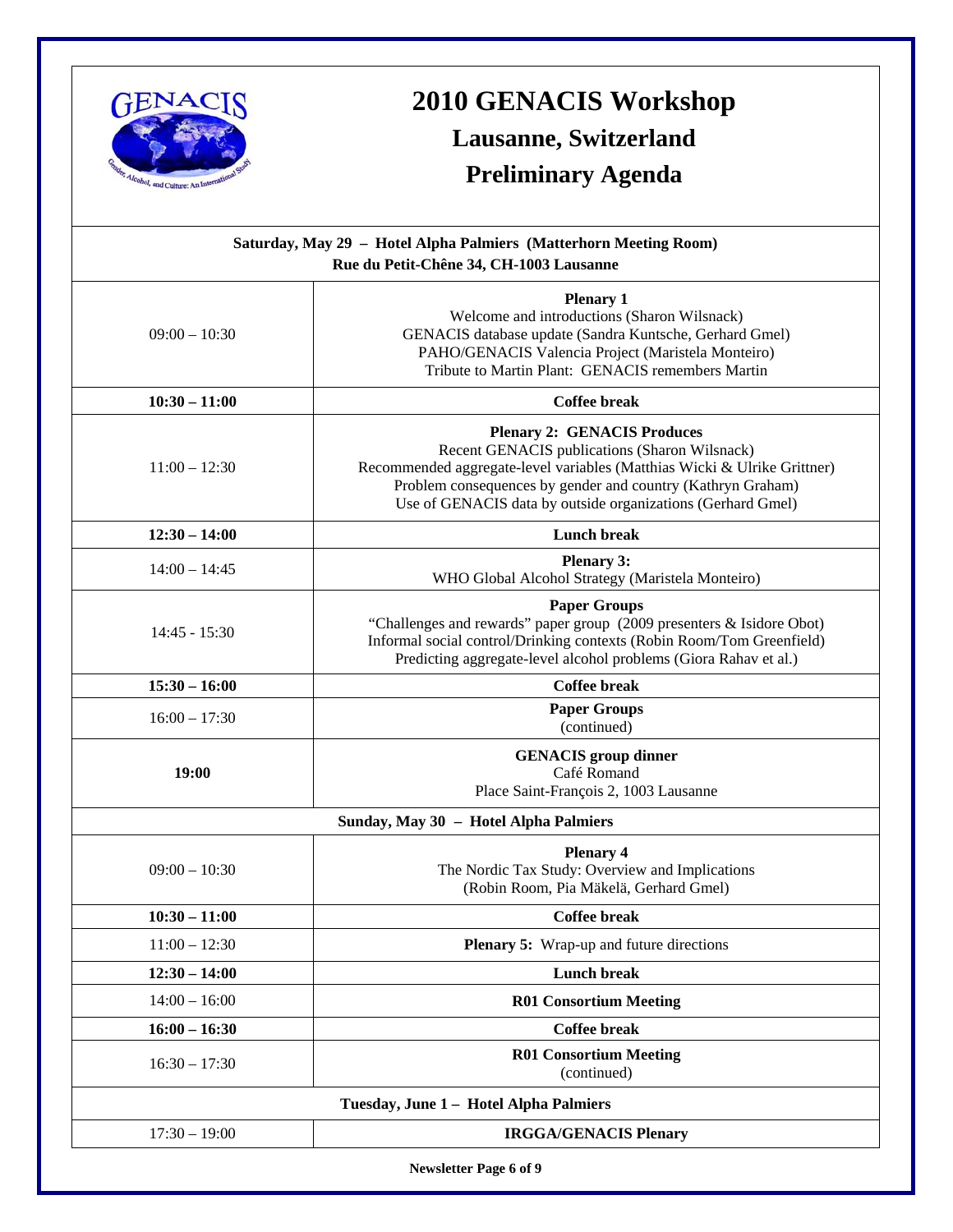

Vivek Benegal, Julio Bejarano, and Martha Romero discuss results from their collaborative paper in Copenhagen.

## **"Challenges and Rewards" Paper Group to Meet in Lausanne**

**Last year's GENACIS workshop in Copenhagen featured presentations by members from Africa, Asia, and Latin America who discussed their experiences conducting GENACIS surveys. They described some of the special challenges they confronted, solutions they discovered, and lessons learned for future research. The presentations were very interesting, and presenters and audience members agreed that the material presented would make a good publication. At this year's workshop in Lausanne, the "challenges and rewards" group will meet to further develop plans for the publication. Isidore Obot has agreed to work with the group on this paper. Isidore's extensive publishing experience, including his position as Editor-in-Chief of the African Journal of Drug and Alcohol Studies, make him an ideal advisor and collaborator for this project. Isidore commented, "Not only will a publication of this nature benefit the GENACIS group as a whole, it will be of immense value to other struggling researchers in less-developed countries in particular." Other members collaborating on the paper are Julio Bejarano, Vivek Benegal, Akan Ibanga, Rogers Kasirye, Florence Kerr-Corrêa, Maria Lima, Raquel Magri, Myriam Munné, Martha Romero, and Nazarius Tumwesigye.** 

## **Lausanne Workshop to Include Overview of Nordic Tax Study**

**In 2003 and 2004 taxes were reduced on alcohol purchases in Denmark and Finland, and alcohol availability increased in the Nordic EU member states as travellers' limits on alcohol imports were abolished. Since 2001 Robin Room and colleagues (including GENACIS members Kim Bloomfield, Pia Mäkelä, Matthias Wicki, and Gerhard Gmel) have investigated how alcohol consumption and related problems in Denmark, Finland, and southern Sweden were affected by these changes, using northern Sweden as a control site for comparisons. The data for the Nordic Tax Study came from annual cross-sectional surveys conducted in Denmark, Finland, and Sweden from 2003 to 2006. During the Sunday morning plenary session of the GENACIS workshop, Robin, Pia, and Gerhard will present an overview of the study and will discuss how and why observed changes in reported alcohol consumption and problems differed from the expected effects of easier access to alcohol at lower prices.** 

### **Interested in more information about the Nordic Tax Study?**

**For workshop participants wanting more background on the Nordic Tax Study, recent articles are:** 

**P. Mäkelä et al. (2007). Changes in volume of drinking after changes in alcohol taxes and travellers' allowances. Addiction, Vol. 103, pp. 181- 191.** 

**R. Room et al. (2009). Explaining change and stasis in alcohol consumption. Addiction Research and Theory, Vol. 17, pp. 562-576.** 

**K. Bloomfield et al. (2010). Changes in alcoholrelated problems after alcohol policy changes in Denmark, Finland, and Sweden. Journal of Studies on Alcohol and Drugs, Vol. 71, pp. 32-40.**

### **Important Reminder to Paper Authors**

Please remember that first authors of all GENACIS papers must send a draft of that paper, prior to submission for publication, to all survey leaders whose data are used in that paper. Survey leaders will have one month to review the paper and send any comments to the first author. Should any disagreements arise that cannot be resolved by the paper authors and survey directors, these should be brought to the GENACIS R01 Consortium for discussion. Significant disagreements may be mentioned in a footnote in the paper. Please review frequently these and other authorship guidelines, which are posted on the UND GENACIS website ([http://www.med.und.nodak.edu/depts/irgga\)](http://www.med.und.nodak.edu/depts/irgga).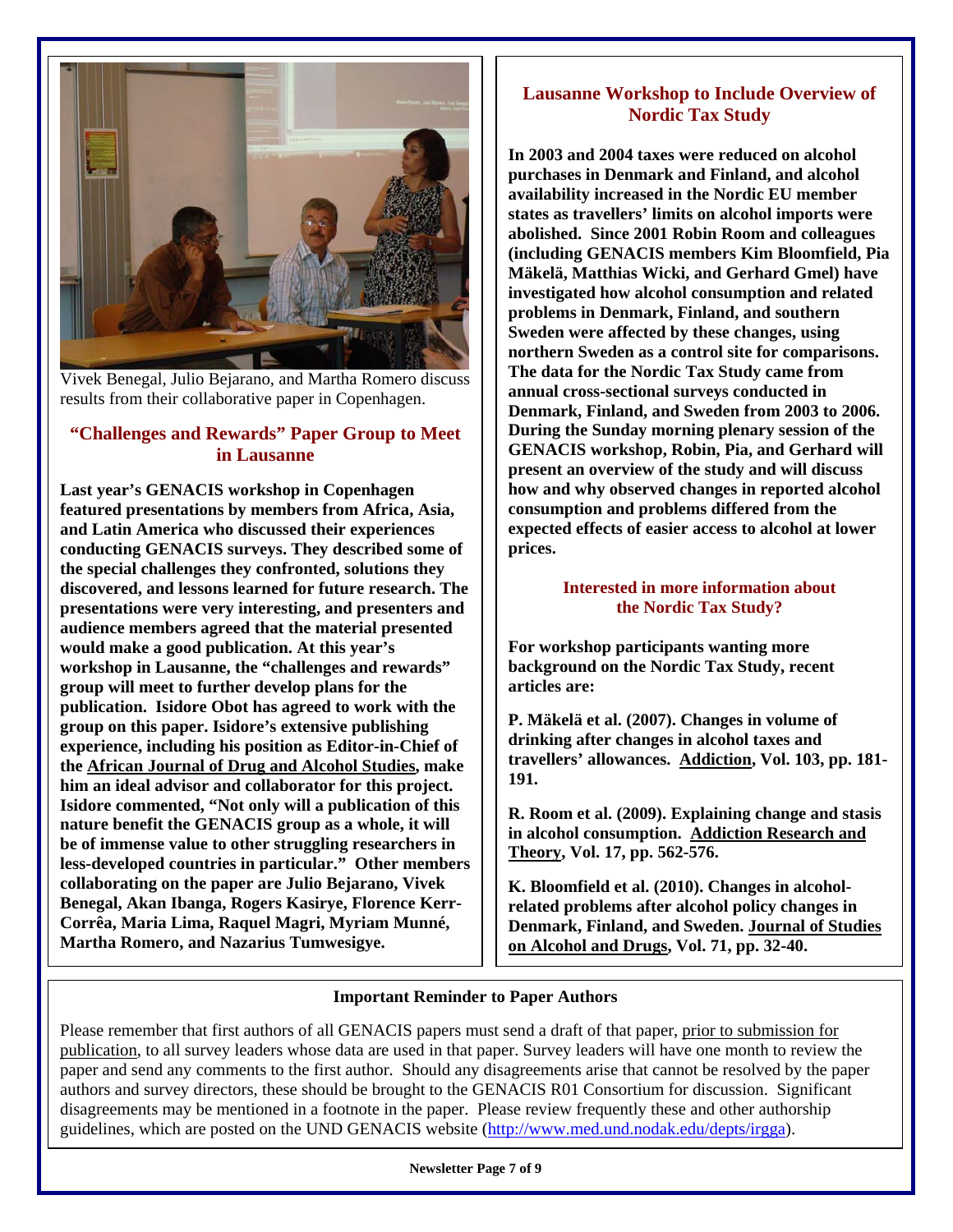#### **Maristela Monteiro to Report on PAHO-Valencia Project**

**The government of Valencia, Spain, has provided funding to PAHO for new alcohol research and policy development in six Latin American countries: Dominican Republic, Guatemala, Guyana, Honduras, Nicaragua, and Panama. Maristela will present an overview of the PAHO-Valencia Project at a Saturday morning plenary session in Lausanne. GENACIS involvement in the project to date includes development of a GENACIS Tips manual (authored by Gerhard Gmel, Sandra Kuntsche, and Mariana Astudillo, assisted by Arlinda and Sharon) that offers guidelines for conducting GENACIS surveys, based on experience gained in earlier surveys. The Tips manual was used in a training workshop in Miami, Florida, in September 2009 for representatives from the Dominican Republic and Panama. Maristela led the workshop, assisted by Sharon, Arlinda, Myriam Munné, and Ben Taylor of CAMH. Sharon, Ben, and Arlinda provided training for the Guyana GENACIS survey at workshops in Georgetown, Guyana, in November 2009 and April 2010. Myriam will conduct interviewer training for the Dominican Republic GENACIS survey later this summer.** 

**Upper right:** Miami Training Workshop, September 9-11, 2009.

**Lower right:** Guyana Interviewer Training Workshop, April, 7-8, 2010.



## **PLEASE USE UPDATED ACKNOWLEDGEMENTS STATEMENT**

**It is important that we all use the standard GENACIS acknowledgements statement in our publications, so that all major funding sources for the GENACIS project are accurately acknowledged. The acknowledgements statement was updated about one year ago, and the updated statement is on the UND GENACIS website. There is an MS Word version of the statement that can be copied directly from the website. You can access the statement through a link on the home page of the GENACIS website. There is also a link to a list of study directors and funding sources so that you can acknowledge these for each country used in your analyses.** 

**If there are any questions about the acknowledgements statement, please contact Arlinda or Sharon.** 

## **GENACIS Acknowledgements Statement**

**The data used in this paper are from the project, Gender, Alcohol and Culture: An International Study (GENACIS). GENACIS is a collaborative international project affiliated with the Kettil Bruun Society for Social and Epidemiological Research on Alcohol and coordinated by GENACIS partners from the University of North Dakota, Aarhus University, the Alcohol Research Group/Public Health Institute, the Centre for Addiction and Mental Health, the University of Melbourne, and the Swiss Institute for the Prevention of Alcohol and Drug Problems. Support for aspects of the project comes from the World Health Organization, the Quality of Life and Management of Living Resources Programme of the European Commission (Concerted Action QLG4-CT-2001-0196), the U.S. National Institute on Alcohol Abuse and Alcoholism/National Institutes of Health (Grants R21 AA012941 and R01 AA015775), the German Federal Ministry of Health, the Pan American Health Organization, and Swiss national funds. Support for individual country surveys was provided by government agencies and other national sources. The study leaders and funding sources for data sets used in this report are: [COUNTRY, STUDY LEADER, FUNDING SOURCE].**